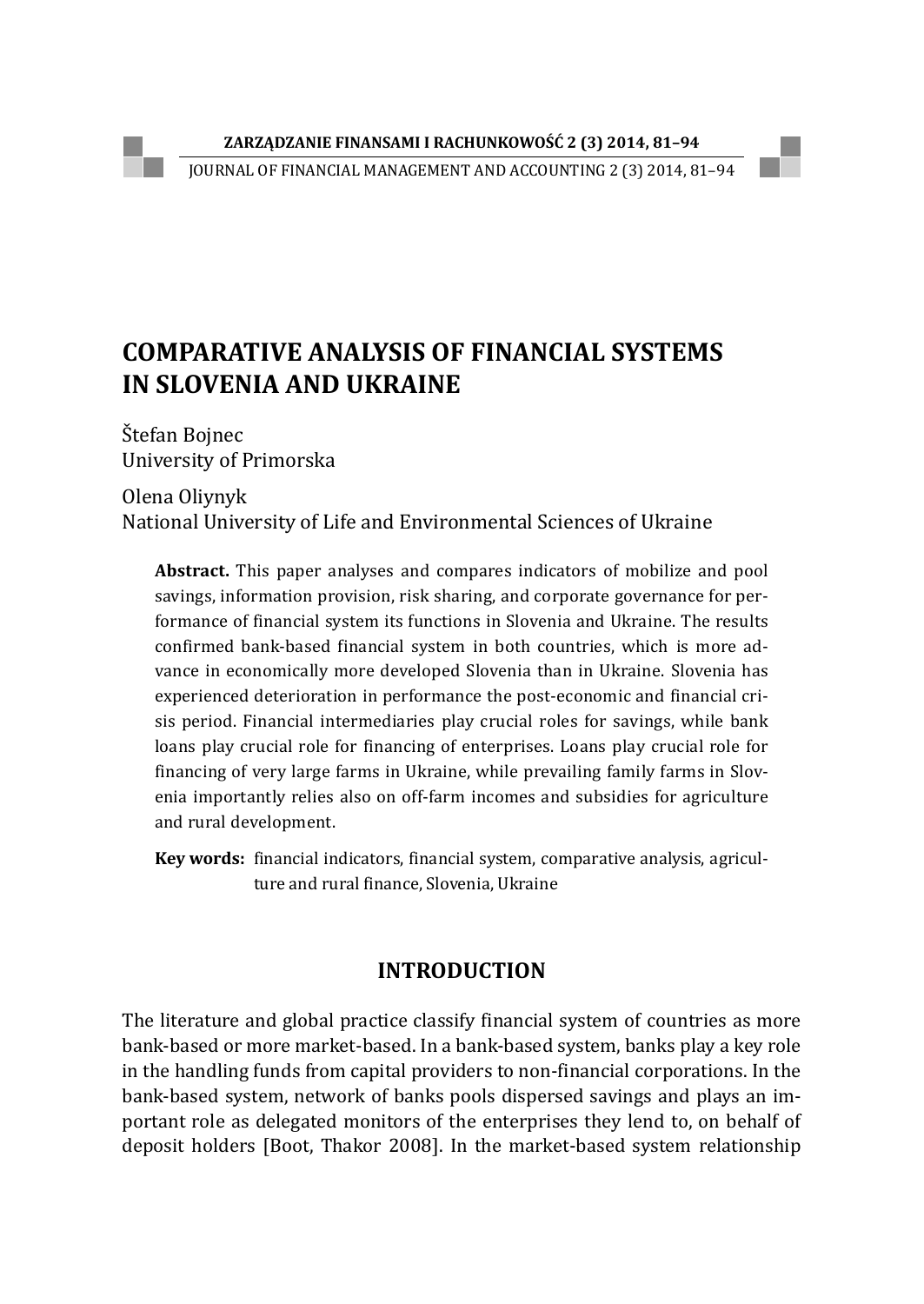between the savers and enterprises is carried out mainly through the financial market, where enterprises can more quickly obtain sufficient funding by participating in markets for tradable securities.

The division of financial systems on bank-based and market-based is rather nominal. For example, in the United States (US), which belongs to the type of market-based financial system, the financial system is characterized by a very important role of banks in financing smaller businesses. Similarly, in traditionally bankbased system in Germany, the market for corporate bonds has grown significantly over the past decade. The growth of global financial system has shifted the balance in the direction of market-based structure and its significant changes in most of the developed countries [Rajan, Zingales 2003]. Since the financial crisis in 2008, the financial system has begun to show signs of a tendency to increase bank-based financial system [Jagric et al. 2014]. Therefore, the division of financial systems on the market-based and bank-based is universally effective tool that allows comparing the financial system between the countries.

This paper focuses on the comparisons of the financial systems in Slovenia and Ukraine. The former is a small open economy in the European Union (EU), while the latter is in a search for its future development of financial and economy systems. The characteristics of the financial system might be important for its role and serving of different sectors of the economy. In our case this is related to the financial system for agriculture and development of the rural economy.

#### **MATERIAL AND METHODS**

A new approach has been developed over the past 10 years to assess performance of the financial system. This involves the use of indicators that characterize how well the system performs its function [Hartmann et al. 2007, Beck et al. 2009]. The financial system performs the following four main functions: mobilize and pool savings, information provision, risk sharing, and corporate governance [Allen, Gale 2001, Levine et al. 2005].

The literature distinguishes two basic approaches to constructing a system of indicators to assess the financial systems. The first one belongs to a group of experts of the World Bank [Cihak et al. 2012], which has developed indicators that are regularly evaluated by the World Bank and form the Global Financial Development (GFD) database, which includes indicators for countries over time. The GFD database serves as a matrix of  $4 \times 2$ , where 4 refers to four groups of parameters such as depth, access, efficiency, and stability of the financial system, and 2 refers to the structural elements of the system, which are defined as financial institutions (banks, insurance companies, and others) and financial markets (such as equity markets and bonds). The indicators are developed for each structural element of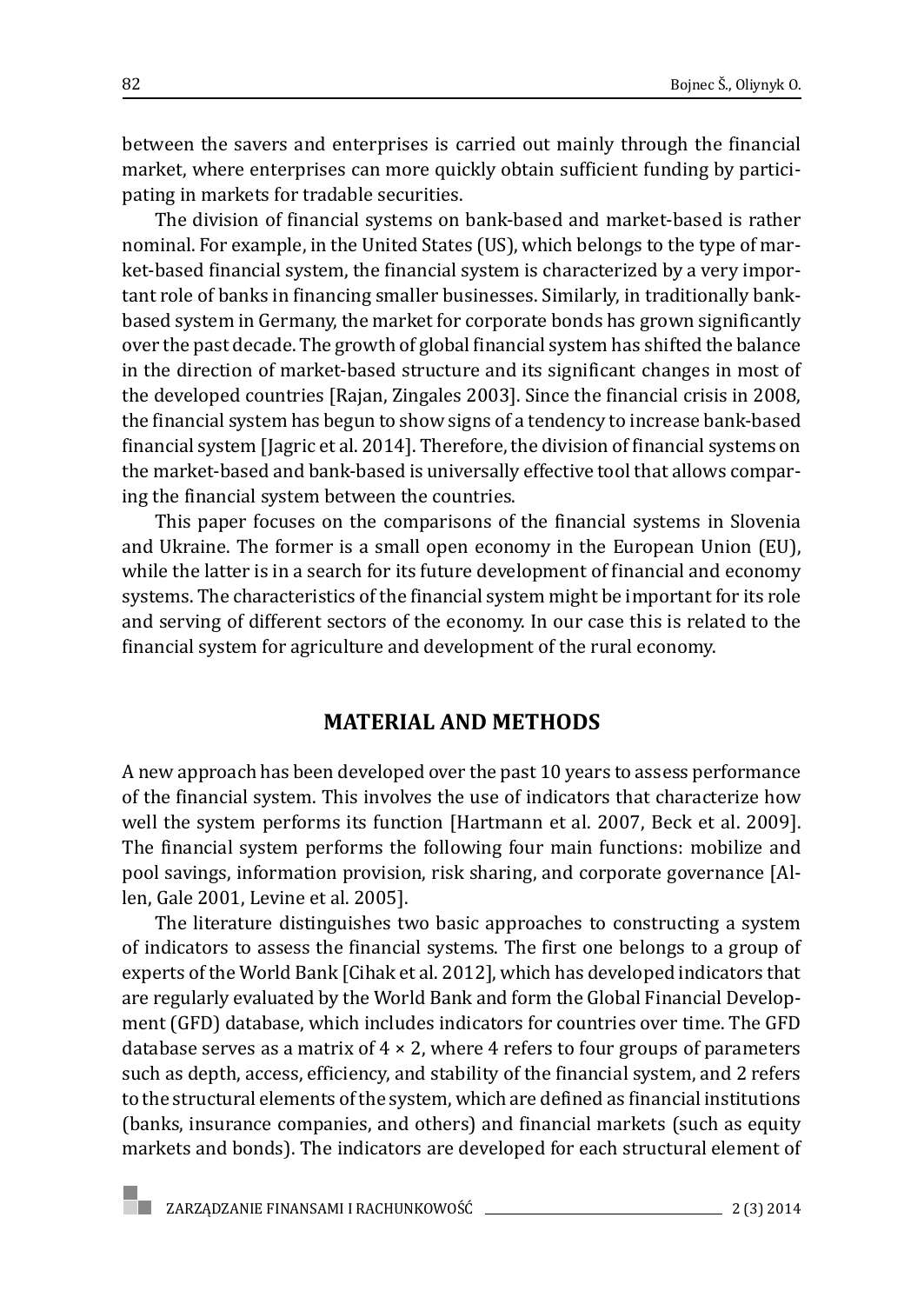the financial system (financial institutions and financial markets) that characterize its depth, access, efficiency, and stability. However, these indicators do not fully determine the financial system's performance of its functions and missing are indicators that measure how the financial system provides information, promotes corporate governance, and creates conditions for risk sharing.

The second group of indicators is from the European Central Bank (ECB). These indicators provide an assessment of a financial system's performance of its functions based on the following groups of dimensions: size of capital markets and financial structure; financial innovation and market completeness; transparency and information; corporate governance; legal system; financial regulation, supervision and stability; competition, openness and financial integration; and economic freedom, political and socioeconomic factors [Hartmann et al. 2006]. These groups of indicators measure more fully the completeness of the functions of the financial systems. However, they characterize the performance of these functions basically, i.e. banks are representatives of the financial system, while financial markets are a neglected segment of the financial sector.

Thus, according to the functions of the financial system and its performance, the indicators are distinguished into four groups: mobilize and pool savings, information provision, risk sharing, and corporate governance (Table 1).

| The functions of the financial<br>system | Indicators                                                                                                                                                                                    |
|------------------------------------------|-----------------------------------------------------------------------------------------------------------------------------------------------------------------------------------------------|
| Mobilize and pool savings                | Bank deposits to gross domestic product – GDP [%]<br>Private credit by deposit money banks to GDP [%]<br>Stock market capitalization to GDP [%]<br>Stock market total value traded to GDP [%] |
| Information provision                    | Bank deposits to GDP [%]<br>Stock market capitalization to GDP [%]<br>Credit depth of information index                                                                                       |
| Risk sharing                             | Credit depth of information index<br>Boone indicator<br>Bank concentration [%]<br>Stock market turnover ratio [%]                                                                             |
| Corporate governance                     | Strength of legal rights index<br>Business extent of disclosure index                                                                                                                         |

**TABLE 1.** Performance evaluation of the efficiency of the financial system

Source: Composed by the authors based on Hartmann et al. 2006 and Cihak et al. 2012.

Mobilize and pool savings indicators may be estimated on the basis of the following four indicators: bank deposits to GDP [%], private credit by deposit money banks to GDP [%], stock market capitalization to GDP [%], and stock market total value traded to GDP [%]. The first and third indicators determine the extent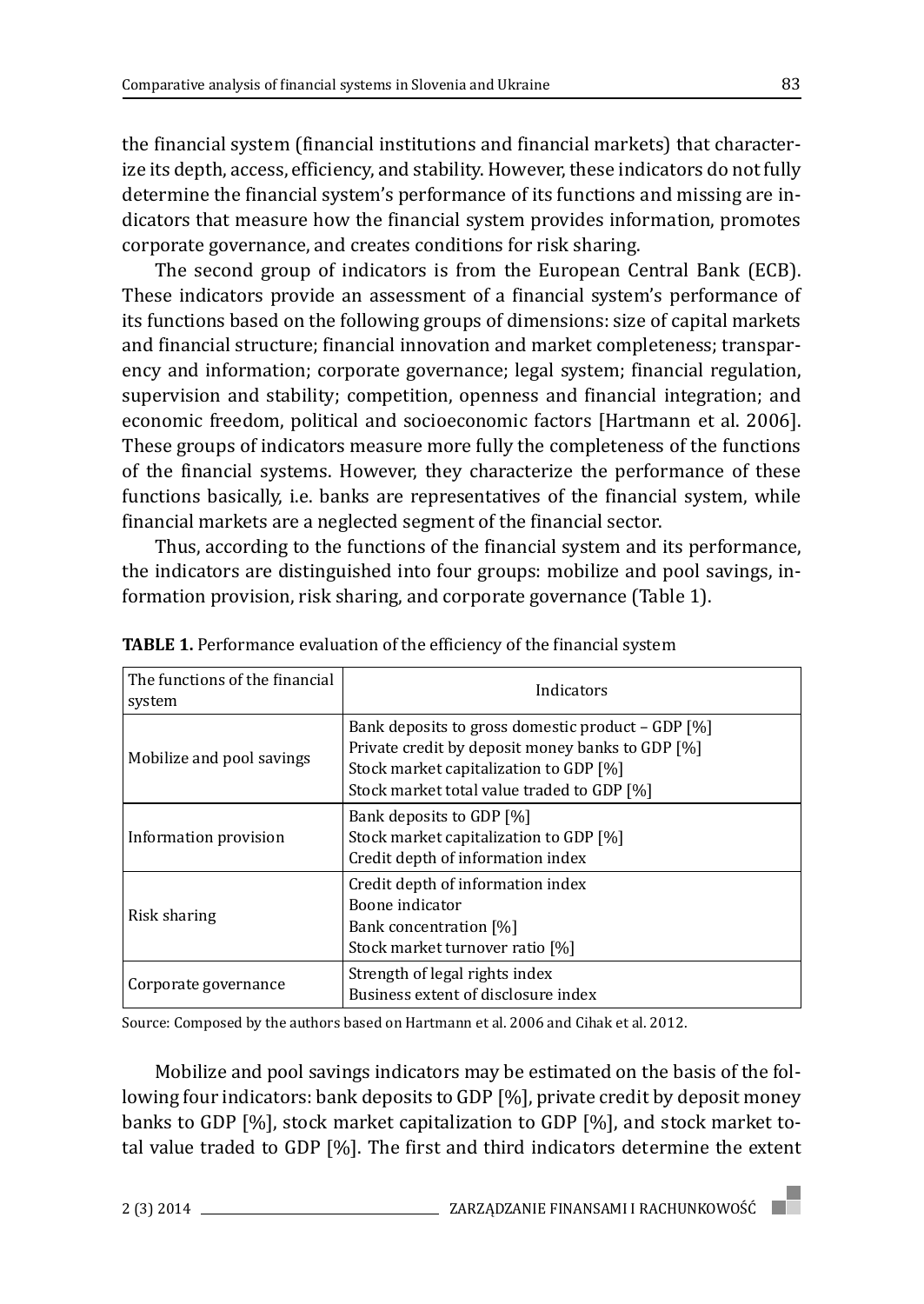and coverage of the pool savings through financial intermediaries and financial markets respectively. The second indicator shows the effectiveness of using pool savings by financial intermediaries in terms of financial resources provided to the private sector by domestic money banks as a share of GDP. Domestic money banks comprise commercial banks and other financial institutions that accept transferable deposits, such as demand deposits. The higher is the value of this indicator, the higher is the level of financial sector development in the country. The third indicator describes total value of all listed shares in a stock market as a percentage of GDP. The growth of this indicator also shows the development of the financial system. However, the development of the financial market in the country is more commonly presented by the fourth indicator, which characterizes the size and activity of the stock market. The volume of trading in securities is closely related to the pace of economic development [Levine, Zervos 1998].

Information provision indicators based on the nature of the functions of the financial system: bank deposits to GDP [%], stock market capitalization of listed companies to GDP [%], and credit depth of information index. Bank deposits to GDP [%] includes demand, time and saving deposits in deposit money banks as a share of GDP.

Credit depth of information index ranges from 0 to 6, with higher values indicating the availability of more credit information, from either a public registry or a private bureau, to facilitate lending decisions and the better the financial sector plays a role of information provision. This index also describes how the financial system plays the role of risk sharing. Availability and wide coverage of the credit bureaus will help reduce information asymmetry and thereby lowering risk.

In addition to the credit depth of information index, risk sharing indicators are based on: Boone indicator, bank concentration [%], and stock market turnover ratio [%]. The first and second indicators measure level of competition. Boone indicator is a measure of degree of competition based on profit-efficiency in the banking market. It is calculated as the elasticity of profits to marginal costs. An increase in the Boone indicator implies a deterioration of the competitive conduct of financial intermediaries. Bank concentration [%] is defined as a share of assets of three largest commercial banks in total commercial banking assets. Total assets include total earning assets, cash and due from banks, foreclosed real estate, fixed assets, goodwill, other intangibles, current tax assets, deferred tax assets, discontinued operations and other assets. The third indicator measures efficiency of financial markets. Stock market turnover ratio is defined as total value of shares traded during the period divided by the average market capitalization for the period.

An additional indicator of market structure and bank competition is Lerner index of market power in the banking market. Lerner index compares output pricing and marginal costs from underlying bank-by-bank data from Bankscope or it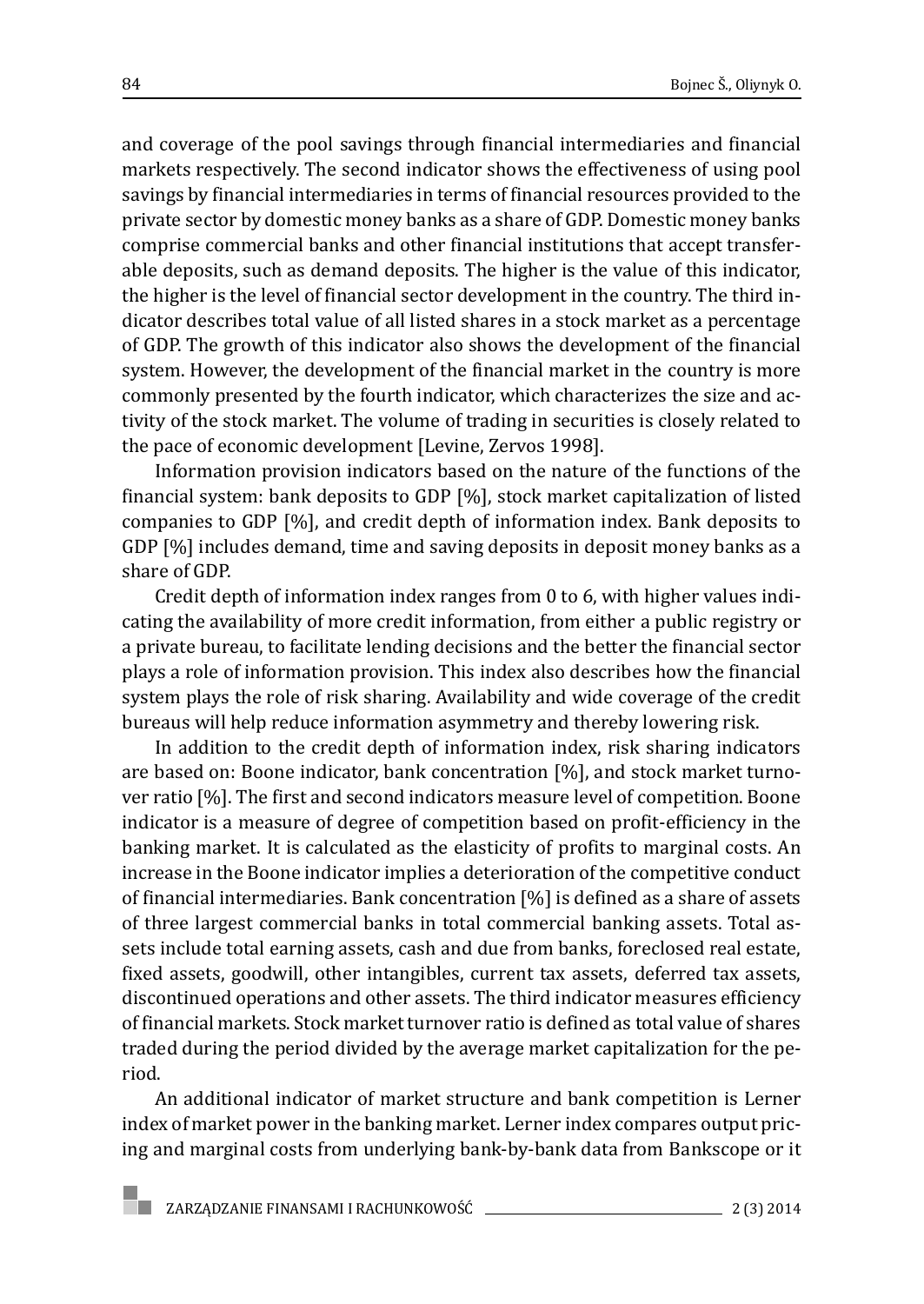is defined as the difference between output prices and marginal costs (relative to prices) and represents markup in the banking sector. Prices are calculated as total bank revenue over assets, whereas marginal costs are obtained from an estimated translog cost function with respect to output. Higher values of the Lerner index indicate less bank competition and thus an increase in the Lerner index indicates a deterioration of the competitive conduct of financial intermediaries.

Corporate governance indicators include: strength of legal rights index and business extent of disclosure index. Strength of legal rights index measures the degree to which collateral and bankruptcy laws protect the rights of borrowers and lenders and thus facilitate lending. The index ranges from 0 to 10, with higher scores indicating that these laws are better designed to expand access to credit and that the financial intermediaries better enhance corporate governance. Business extent of disclosure index measures the extent to which investors are protected through disclosure of ownership and financial information. The index ranges from 0 to 10, with higher values indicating more disclosure.

Considering the above presented available indicators to determine the type of financial systems in Slovenia and Ukraine, we have chosen these indicators from the World Bank [World Bank 2014a, b] statistics for the time-series analysis and cross-country comparisons and analysis.

### **RESULTS AND DISCUSSION**

We analyze indicators, which characterize mobilize and pool savings of financial system: bank deposits to GDP [%], private credit by deposit money banks to GDP [%], stock market capitalization to GDP [%], and stock market total value traded to GDP [%].

The percentage of bank deposits to GDP in Slovenia is higher than in Ukraine (Figure 1). However, the gap with faster increase in Ukraine than in Slovenia over time has narrowed, but has widened a slightly since 2009. The percentage of the private credit by deposit money banks and other financial institutions to GDP in Slovenia has been higher than in Ukraine. The percentage of private credit by deposit money banks to GDP has increased in Slovenia, while in Ukraine up to 2009, and has declined after then.

Figure 2 compares the percentage of stock market capitalization to GDP and the percentage of stock market total value traded to GDP. Stock market capitalization to GDP [%] represents value of listed shares to GDP. The evolution in levels and patterns in development of the percentage of the stock market capitalization to GDP has expressed some similarities and differences between Slovenia and Ukraine. The volatility in the percentage of stock market capitalization to GDP is seen for both Slovenia and Ukraine. The increasing pattern in the percentage of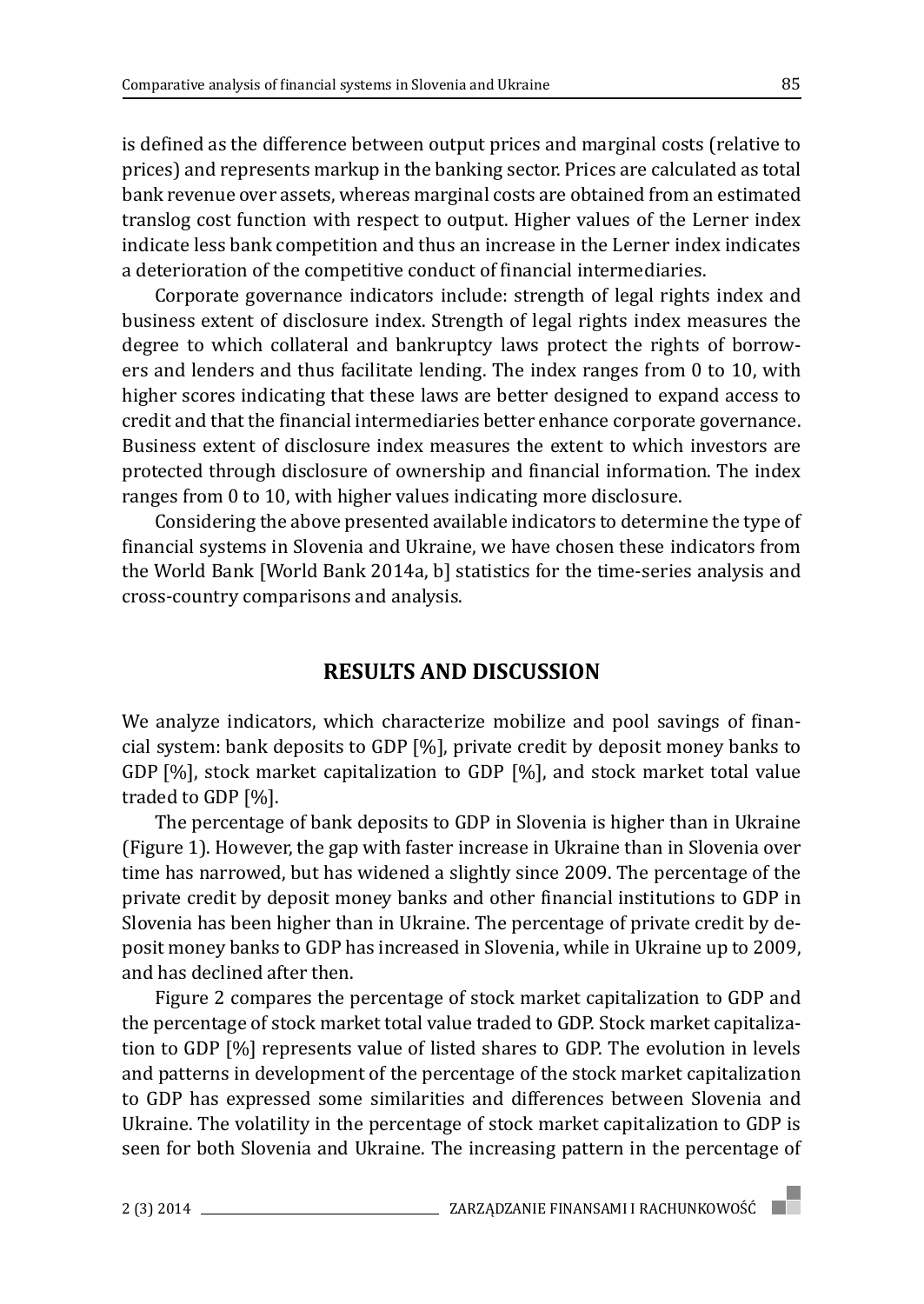

**FIGURE 1.** Bank deposits to GDP [%] and private credit by deposit money banks to GDP [%] in 2000–2011

Source: Own estimates based on data from World Bank 2014a.





Source: Own estimates based on data from World Bank 2014a.

stock market capitalization to GDP is a slightly higher for Ukraine than for Slovenia. Since 2008, the substantial deterioration is seen in the percentage of stock market total value traded to GDP in Slovenia, while it has increased steadily for Ukraine.

The percentage of the stock market total value traded to GDP has increased steadily in Ukraine from relatively low initial value, while during and after the economic recession this has collapsed in Slovenia. In 2011, the percentage of the stock market total value traded to GDP was higher in Ukraine than in Slovenia. These findings suggest less favourable developments in these two indicators following the financial and economic crisis in Slovenia.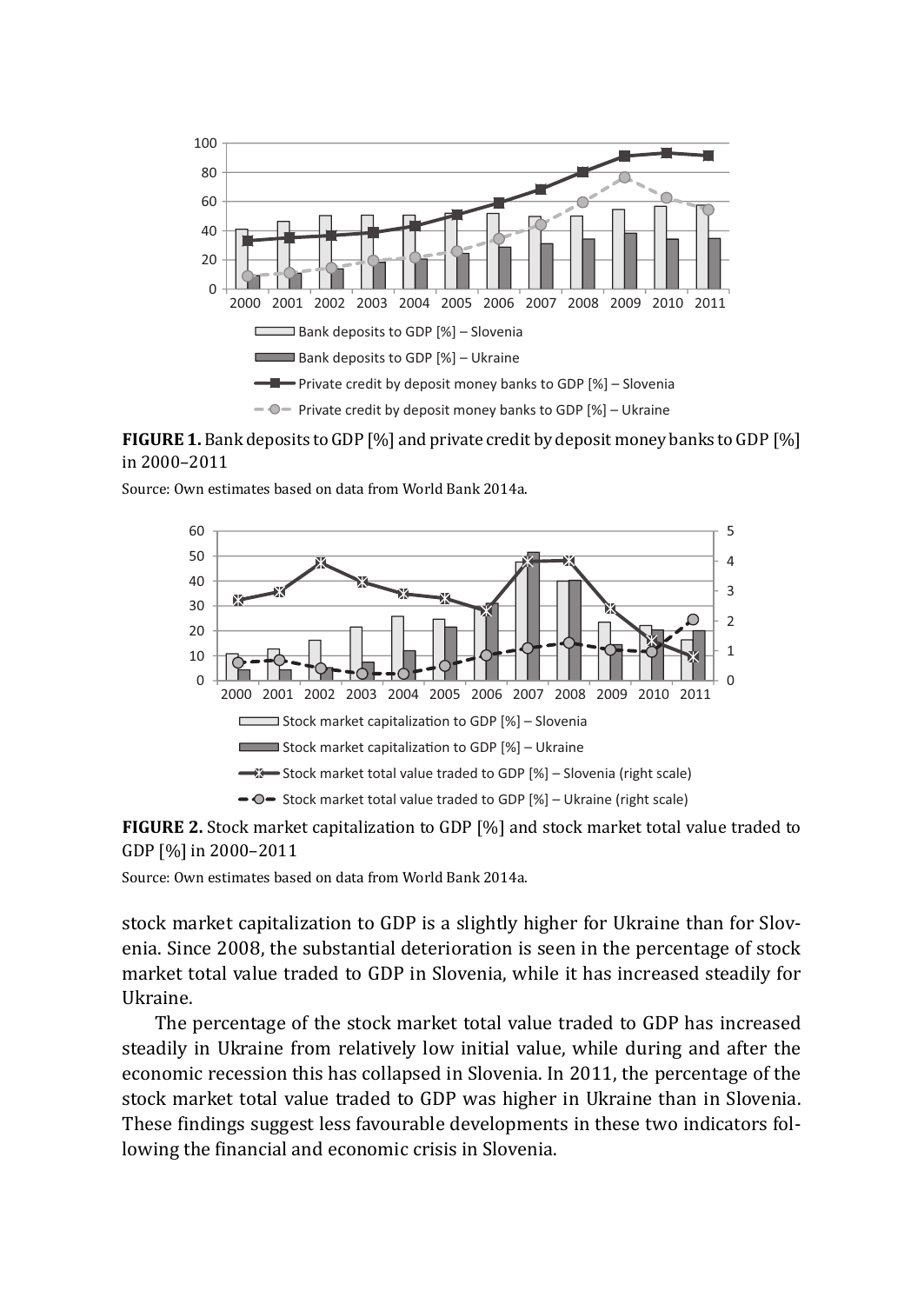We analyzed indicators, which characterize information provision of the financial system: bank deposits to GDP [%], stock market capitalization to GDP [%], and credit depth of information index. The percentage of the bank deposits to GDP and the percentage of the stock market capitalization to GDP were presented earlier among mobilize and pool savings indicators.

The higher value of credit depth of information index indicates that the financial sector plays the better role in information provision. Credit debt information index was initially higher for Slovenia, then similar, and in 2013 higher in Ukraine than in Slovenia. Figure 3 shows significant growth in the index for Ukraine, which is testified to improve financial system's performance its function in terms of information provision.



**FIGURE 3.** Credit depth of information index in 2004–2013 Source: Own estimates based on data from World Bank 2014b.

In addition to credit depth of information index, the analysed risk sharing indicators are: Boone indicator, bank concentration [%], and stock market turnover ratio [%] – Figure 4. In addition, in Figure 5 is presented Lerner index. The Boone indicator for Slovenia has been continually negative with smaller oscillations over time than for Ukraine, which most recently has experienced also positive values for the Boone indicator.

The bank concentration has changed over the analyzed period 2000–2011. The bank concentration in Slovenia tends to decline a slightly. This evolution in pattern of development in the bank concentration is less clearly visible for Ukraine with cyclical development over time with the decline up to 2006 and with the later increases. However, bank concentration in Slovenia has declined a slightly, while in Ukraine it has again increased since 2006.

It can be seen rather similar evolution in levels and patterns in development for the percentage of stock market turnover ratio in Slovenia and Ukraine with a slight increase for Ukraine and decline for Slovenia in the recession and post recession period 2008–2011.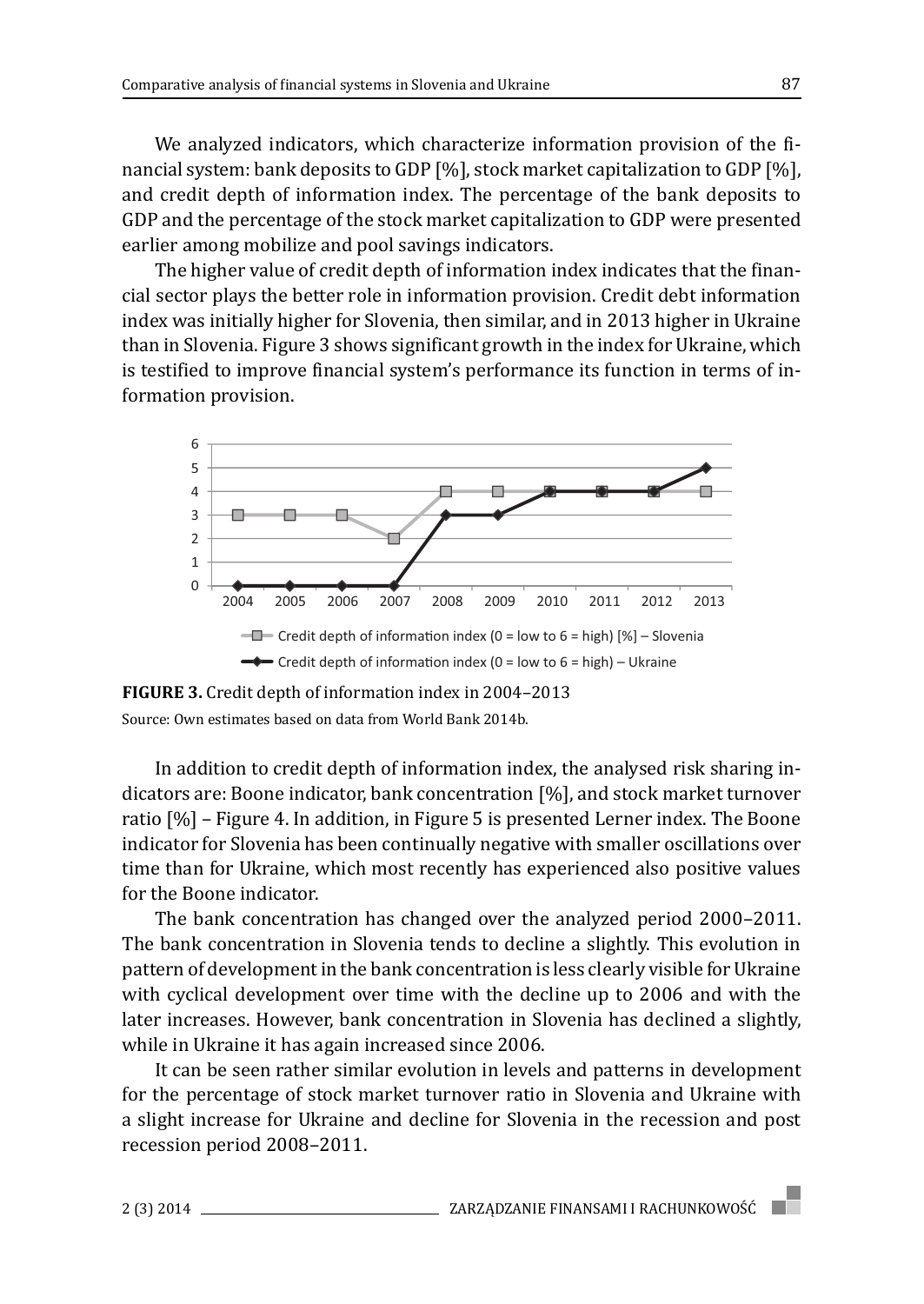

**FIGURE 4.** Boone indicator, bank concentration [%], and stock market turnover ratio [%] in 2000–2011

Source: Own estimates based on data from World Bank 2014a.



**FIGURE 5.** Lerner index in 2000–2011

Source: Own estimates based on data from World Bank 2014a.

The high volatility for Ukraine over time is also seen from the evolution in pattern of development of the Lerner index with the picks in 2004 and particularly in 2008. The Lerner index for Slovenia also indicates some oscillations over time. They are smaller than for Ukraine.

We analysed indicators, which characterize the corporate governance: strength of legal rights index and business extent of disclosure index. Strength of legal rights index has been higher for Ukraine than for Slovenia (Figure 6). Between 2009 and 2011, this holds also for business extent disclosure index, while in the years 2012–2013 they are at the similar levels for both analyzed countries.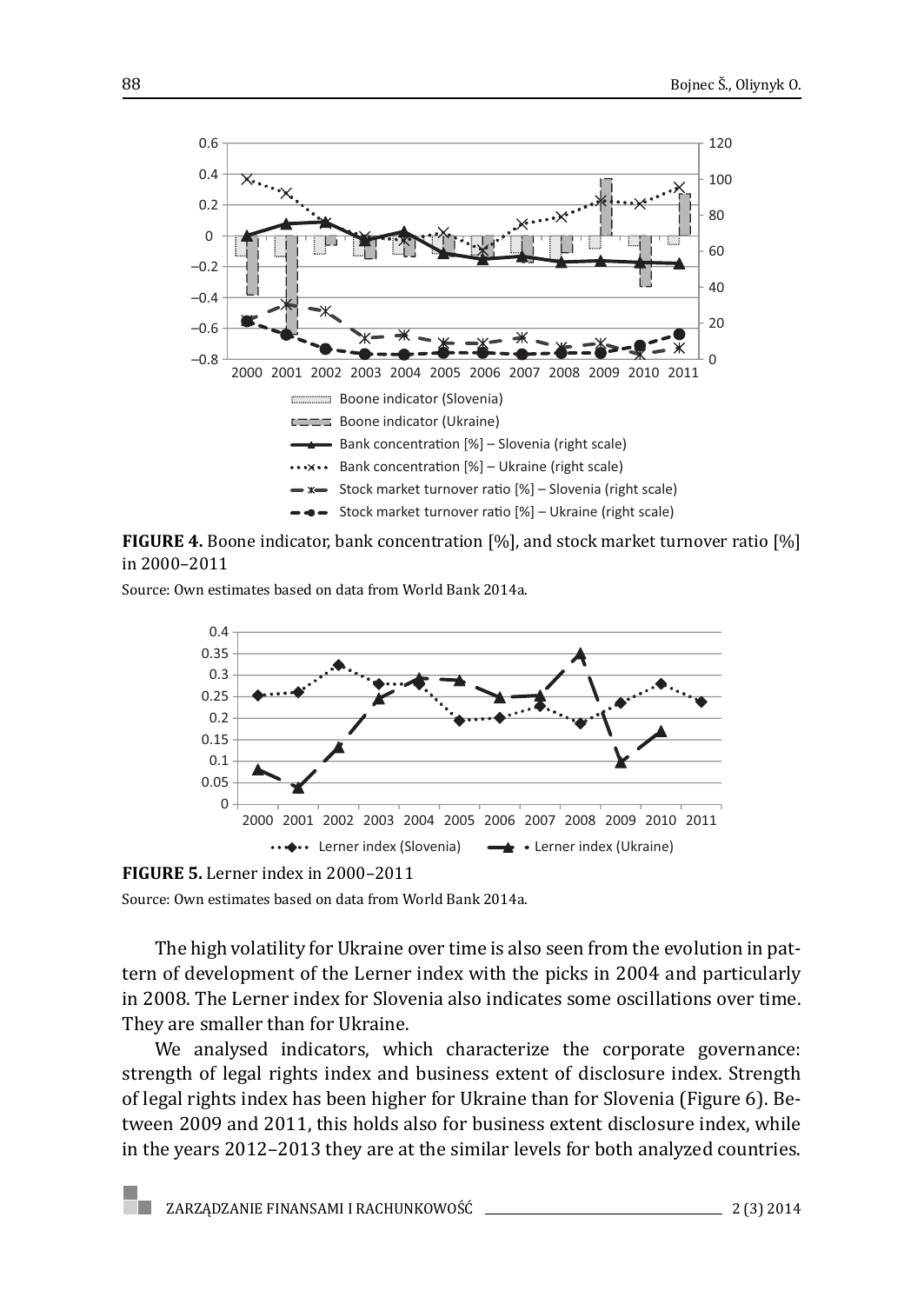

**FIGURE 6.** Strength of legal rights index and business extent of disclosure index in 2004– –2013

Source: Own estimates based on data from World Bank 2014b.

To classify financial systems, the first indicator is to compare the size of banking systems: volumes of bank loans, as well as deposits held by households, which are expected to be larger in bank-based systems than in market-based systems. And contrary, tradable debt and equity would be more important in market-based systems, resulting in more sizeable and active markets in both stocks and corporate bonds [Bijlsma, Zwart 2013].

Typically, bank-based systems are associated to financing, which is more relationship-based: investors and enterprises, which invest, they have stronger ties. In more market-based system, in contrast, enterprises are less strictly linked into relations with their financiers. In market-based systems, there is more competition among financiers, which lowers interest rate margins, and information about enterprises is more widely available. This makes trading of securities easier, and it can be expected larger and more liquid markets for securities in market-based systems [Rajan, Zingales 2003].

Figure 7 presents the summary of the results on the financial systems in Slovenia and Ukraine on the basis of five indicators: deposit money banks' assets to GDP [%]; private credit by deposit money banks to GDP [%]; bank deposits to GDP [%]; stock market capitalization to GDP [%]; and stock market total value traded to GDP [%].

Slovenia and Ukraine can be attributed to the countries having a clearly defined bank-based financial system. This is confirmed by strong performance on the role of banks. In particular, Slovenia and Ukraine have high indicators of the share of bank assets to GDP: 103.7 and 64.5%, respectively; bank deposits to GDP: 57.6 and 34.7%; and bank loans to GDP: 91.5 and 54.5%. At the same time in Slovenia the indicators of banks are almost two times higher than in Ukraine, indicating a higher level of development of the financial system. We can conclude that in Slovenia and Ukraine savings are principally through financial intermediaries and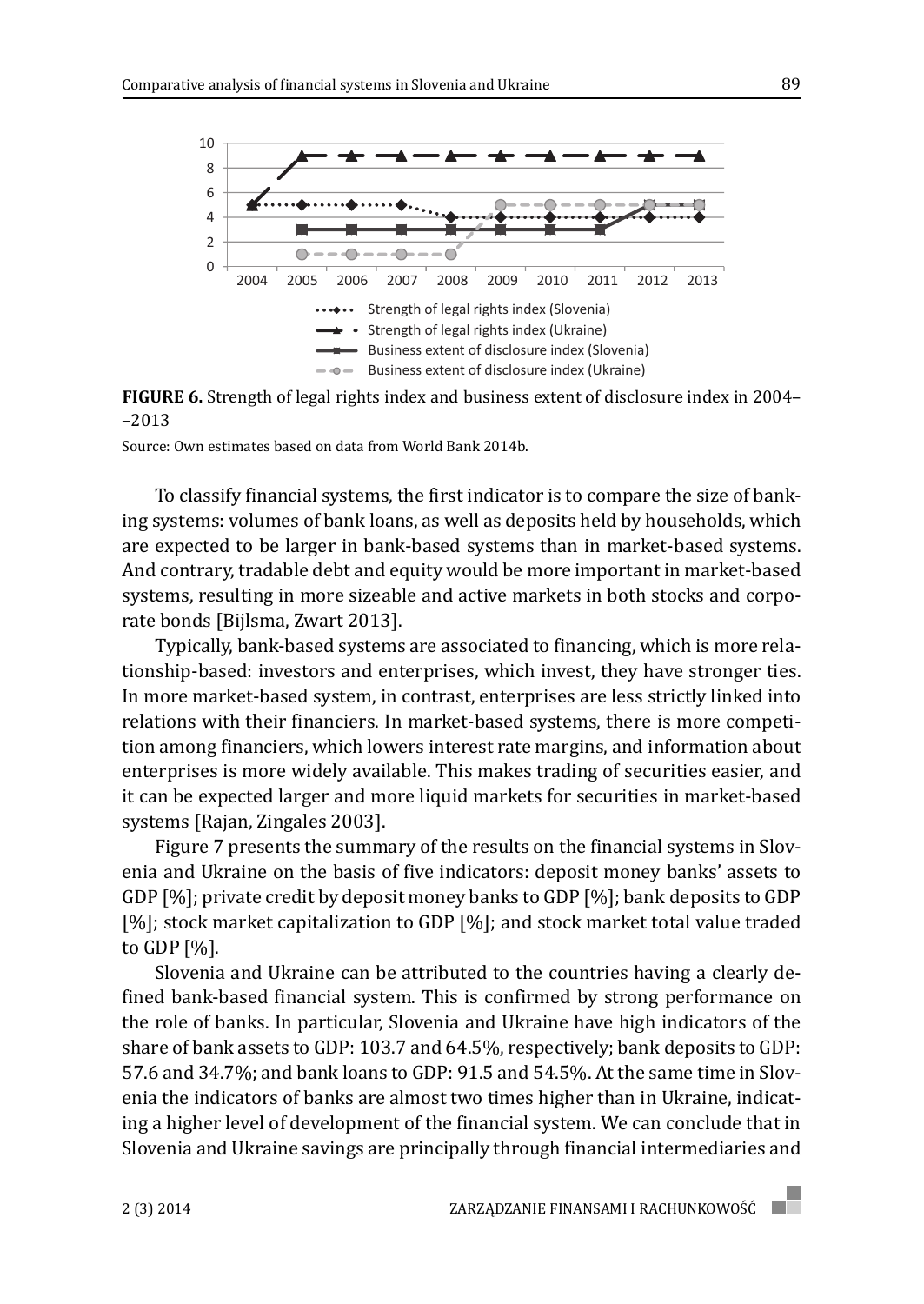

**FIGURE 7**. Comparison of financial systems Slovenia and Ukraine in 2011 Source: Own estimates based on data from World Bank 2014a.

enterprises finance their needs through loans from banks, which is a sign of the bank-based financial system.

There are a large number of researches that discuss the relationship between financial development and economic growth [Schmidt, Hryckiewicz 2006]. Mostly they conclude positive relationship between development of financial system and economic growth. However, there is missing research on the link between financial development and agriculture [Bojnec, Latruffe 2011, Bojnec 2012]. For this purpose we took five indicators, which were used to determine the type of financial system and indicator of agriculture value added per worker as an indicator for level of agricultural development. Correlation analysis showed the strongest positive correlation between the percentage of private credit by deposit money banks to GDP and agriculture value added per worker, which was the basis for constructing the relevant models of simple linear regression for Slovenia and Ukraine (Figure 8).

On the basis of these results we can derive the following two main findings. First, in both countries there is a significant relationship between two selected analyzed indicators. The test parameters of linear regressions for Slovenia and Ukraine, respectively, confirmed the adequacy of the partial regression models. Second, the development of agriculture in Ukraine according to the constructed regression models is less sensitive to the development of the financial system than in Slovenia, as evident from the lower value of the slope coefficient in the partial regression equation. For example, changes in the financial system in Ukraine led only to minor changes in agriculture value added per worker. This result is consistent with Bojnec et al. [2014], where only large farms in Ukraine greatly depend on banking system, while small and households farm are outside the banking and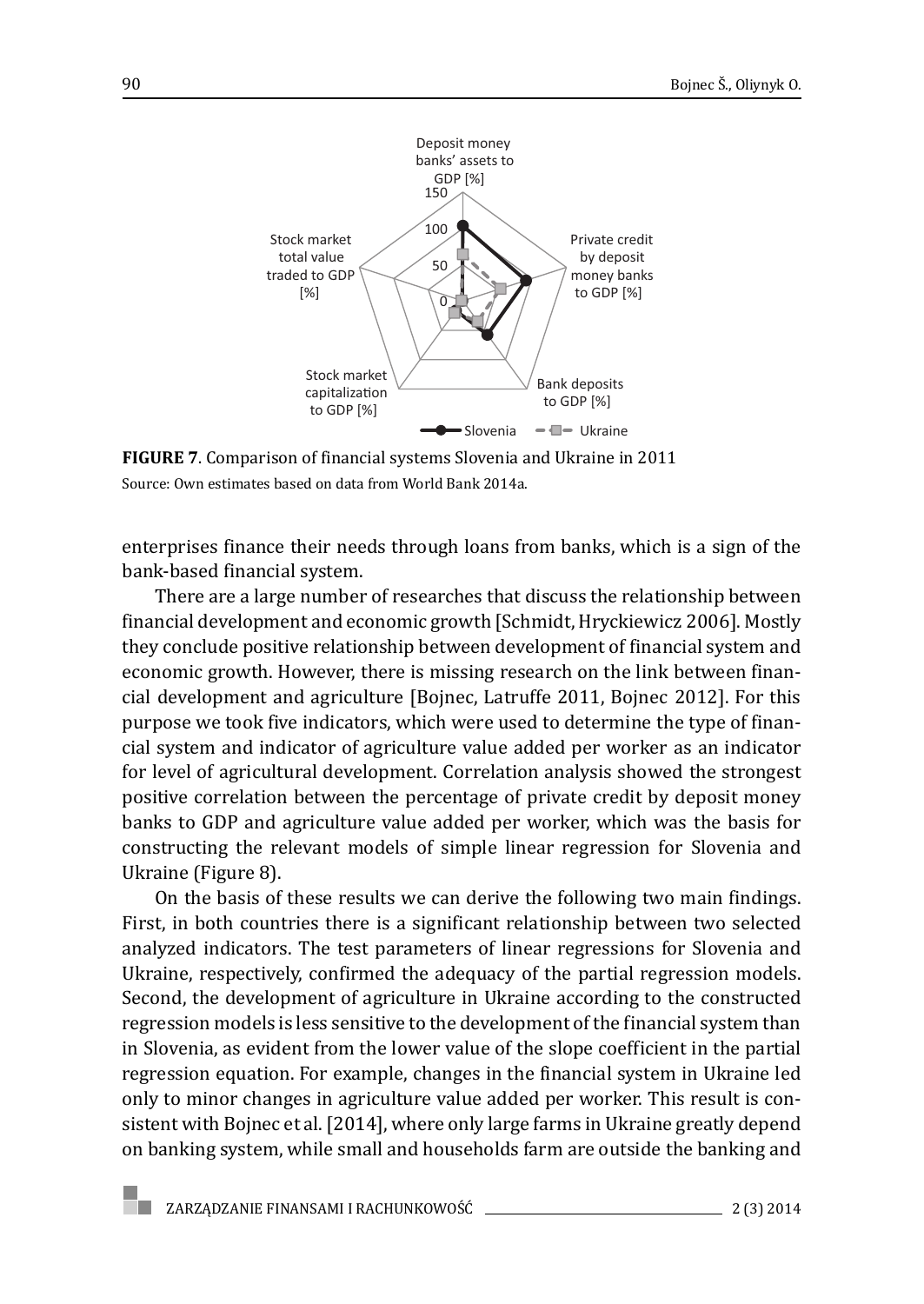

**FIGURE 8.** The relationship between financial system and agriculture Source: Own estimates based on data from World Bank 2014a, b.

 financial system. On the contrary, farms in Slovenia are majorly small family farms, which depends on subsidies from Common Agricultural Policy of the EU [Bojnec, Latruffe 2013], off-farm incomes [Bojnec, Fertő 2013] and different measures for agricultural and rural development [Volk, Bojnec 2014].

#### **CONCLUSIONS**

In spite of the most recent deterioration in the financial system in Slovenia, the Slovenian financial system is more developed than the Ukrainian financial system. The Slovenian financial intermediaries perform their functions better than in Ukraine. The financial intermediaries in Slovenia provide better information to improve resource allocation and to foster growth than in Ukraine. However, the level of performance of the financial market functions is similar in Slovenia and Ukraine.

The partial regression analysis showed a positive linear relationship between the development of financial system and agriculture value added per worker. A significant relationship for both Slovenia and Ukraine is found between the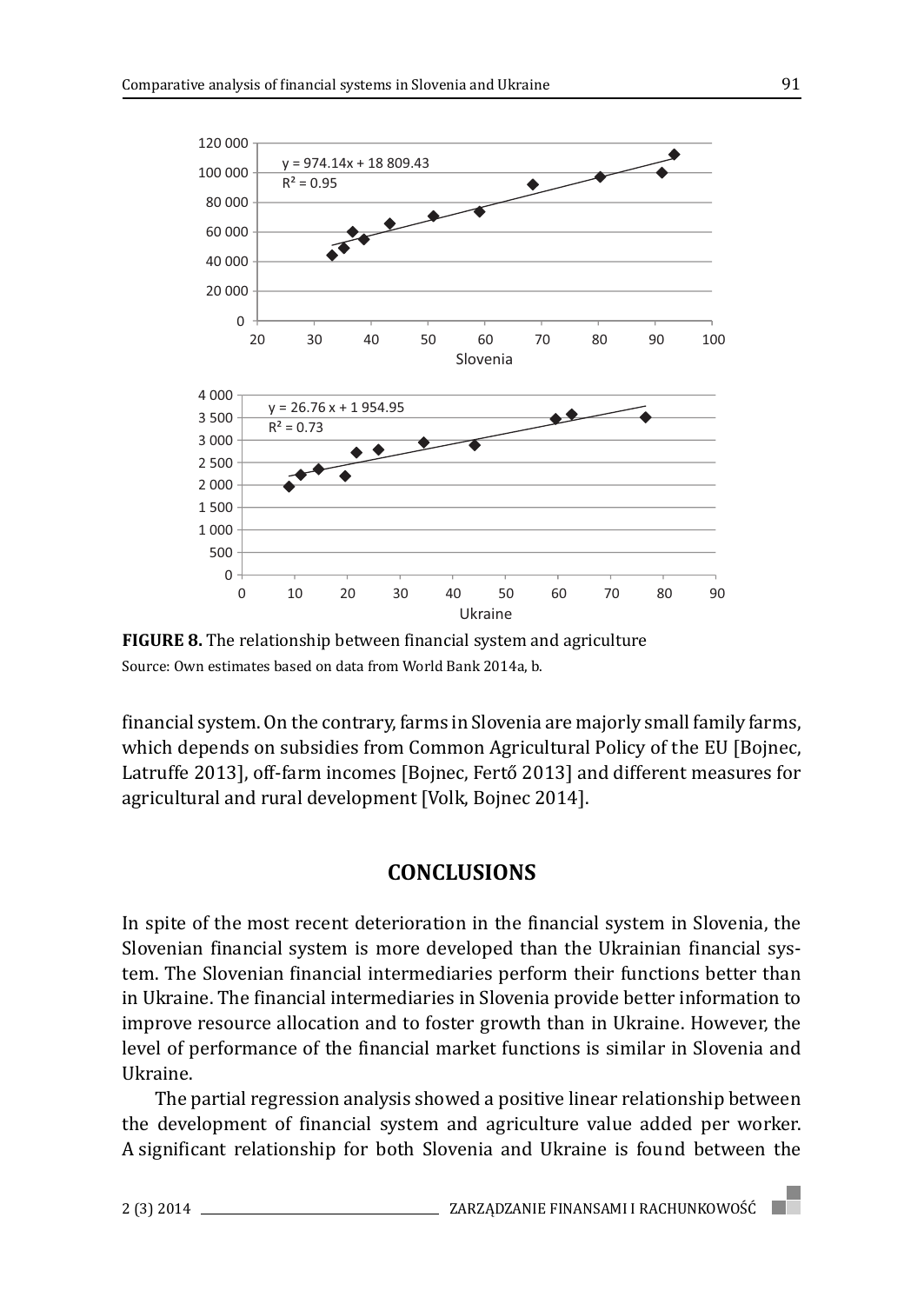volume of private credit by deposit money banks (in per cent of GDP) and agriculture value added per worker.

Loans play crucial role for financing of very large farms in Ukraine, while a large majority of small and households run farms are more likely to not have access to credit. In Slovenia, family farms rely also on off-farm incomes and subsidies for agriculture and rural development. To sum up, an issue for future research would be development of micro-financial institutions for large majority of small and households' farms in Ukraine, which are constraint by access to finance. For Slovenia and Ukraine relevant research issues are also capital markets for agriculture and rural development in combination with other structural and cohesion funds for regional development focusing on agriculture and rural development.

## **Acknowledgements**

The paper was prepared as part of the bilateral research project funded by the Slovenian and Ukrainian Research and Development Agency as a bilateral Slovenian-Ukrainian research project of scientific-technical cooperation "Modelling of efficient financial system for agriculture".

## **REFERENCES**

- ALLEN F., GALE D. 2001: Comparing financial systems: a survey, University of Pennsylvania Wharton School, Philadelphia.
- BECK T., DEMIRGUC-KUNT A., LEVINE R. 2009: Financial Institutions and Markets Across Countries and over Time: Data and Analysis, World Bank Policy Research Working Paper 4943.
- BIJLSMA M., ZWART G. 2013: The changing landscape of financial markets in Europe, the United States and Japan, Bruegel Working Paper 2.
- BOOT A., THAKOR A. 2008: The accelerating integration of banks and markets and its implications for regulation, (in) The Oxford Handbook of Banking (eds) A. Berger, P. Molyneux, J.S. Wilson, Oxford University Press, Oxford.
- BOJNEC Š. 2012: Agricultural and rural capital markets in Turkey, Croatia and the FYR of Macedonia, Agricultural Economics – Czech 58 (11), pp. 533–541.
- BOJNEC Š., FERTŐ I. 2013: Farm income sources, farm size and farm technical efficiency in Slovenia, Post-Communist Economies 25 (3), pp. 343–356.
- BOJNEC Š., KVASHA S., OLIYNYK O. 2014: Agricultural financial systems in Slovenia and Ukraine, Bulgarian Journal of Agricultural Science 20 (2), pp. 232–242.
- BOJNEC Š., LATRUFFE L. 2013: Farm size, agricultural subsidies and farm performance in Slovenia, Land Use Policy 32, pp. 207–217.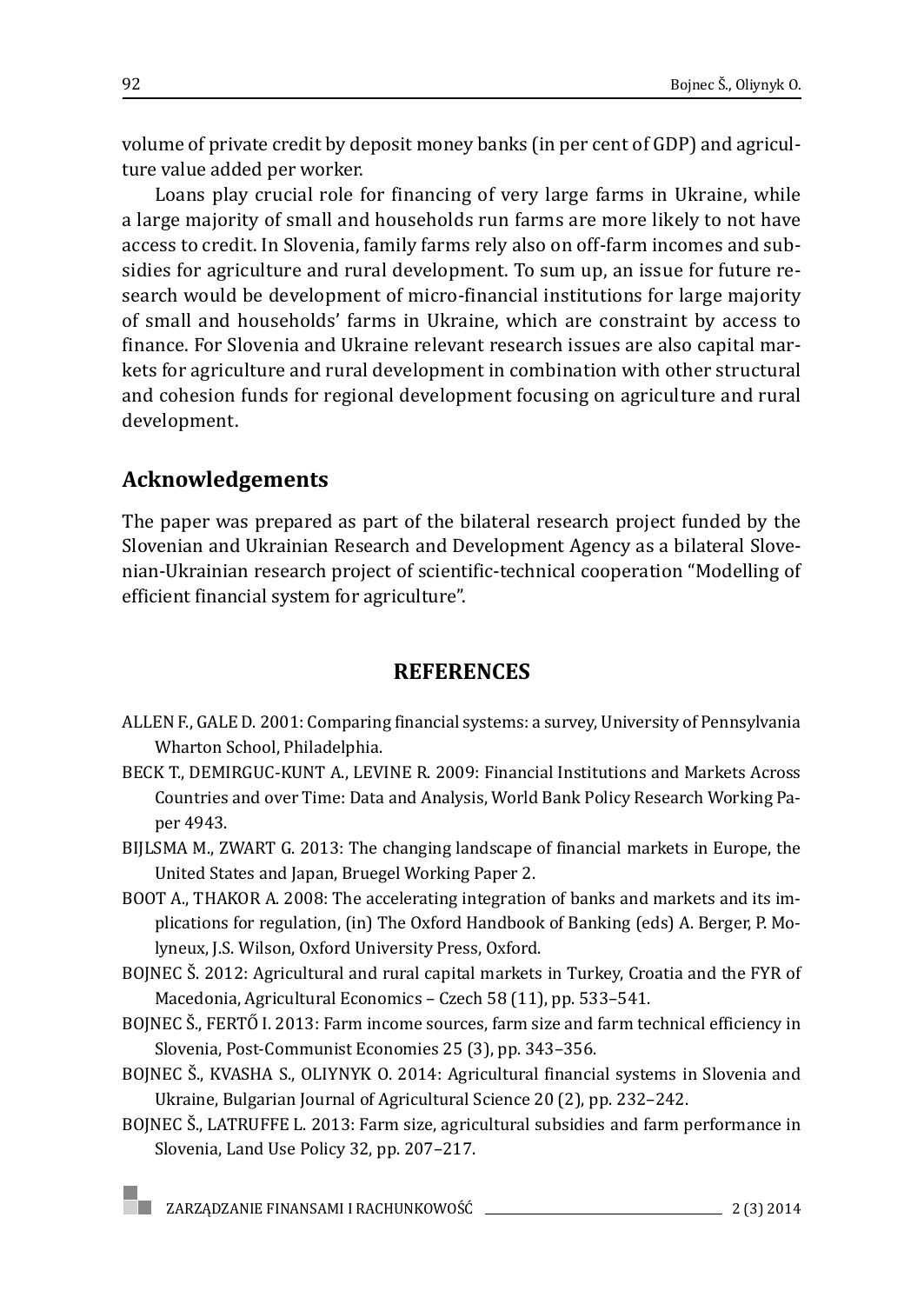- BOJNEC Š., LATRUFFE L. 2011: Financing availability and investment decisions of Slovenian farms during the transition to a market economy, Journal of Applied Economics 14 (2), pp. 297–317.
- CIHAK M., DEMIRGUC-KUNT A., FEYEN E., LEVINE R. 2012: Benchmarking Financial Systems around the World, The World Bank, Working Paper 6175.
- HARTMANN P., FERRANDO A., FRITZER F., HEIDER F., LAURO B., Lo DUCA M. 2006: The Performance of the European Financial System, Conference on Financial Modernisation and Economic Growth in Europe, Berlin, 28–29 September.
- HARTMANN P., HEIDER F., PAPAIOANNOU E., DUCA M. 2007: The role of financial markets and innovation in productivity and growth in Europe, European Central Bank, Occasional paper 72.
- JAGRIC T., BOJNEC Š., JAGRIC V. 2014: Micro and macro topologies of the EU banking sector – optimized spiral spherical SOM approach, (in:) (Ed.). G. Bóta Proceedings of the SSEM EuroConference: the International Conference on Emerging Markets Business, Economics, and Finance, July 6–8, 2014, Budapest, Hungary, Budapest: Society for the Study of Emerging Markets: Budapest University of Technology and Economics, Department of Finance.
- LEVINE R., AGHION P., DURLAUF S. 2005: Finance and Growth: Theory, Evidence, and Mechanisms, The Handbook of Economic Growth (Amsterdam: North Holland).
- LEVINE R., ZERVOS S. 1998: Stock markets, banks and economic growth, American Economic Review 88 (3), pp. 537–558.
- RAJAN R., ZINGALES L. 2003: Banks and Markets: The Changing Character of European Finance, The transformation of the European financial system (Eds) V. Gaspar, P. Hartmann, O. Sleijpen, ECB, Frankfurt.
- SCHMIDT R., HRYCKIEWICZ A. 2006: Financial Systems Importance, Differences and Convergence, Institute for Monetary and Financial Stabillity, Working Paper 4.
- The World Bank 2014a: World DataBank. Global Financial Development [Electronic resource]. http://databank.worldbank.org/data/views/variableselection/selectvariables.aspx?source=global-financial-development#.
- The World Bank 2014b: World Development Indicators [Electronic resource]. http://data. worldbank.org/indicator.
- VOLK A., BOJNEC Š. 2014: Local action groups and the LEADER co-financing of rural development projects in Slovenia, Agricultural Economics – Czech 60: forthcoming.

#### **ANALIZA PORÓWNAWCZA SYSTEMU FINANSOWEGO W SŁOWENII I NA UKRAINIE**

**Abstrakt.** W artykule przedstawiono analizę porównawczą odnoszącą się do wskaźników mobilizacji i oszczędności, zapewnienia informacji, ograniczania ryzyka oraz ładu korporacyjnego w kontekście funkcjonującego systemu finansowego w Słowenii i na Ukrainie. Wyniki przeprowadzonych badań potwierdziły, że